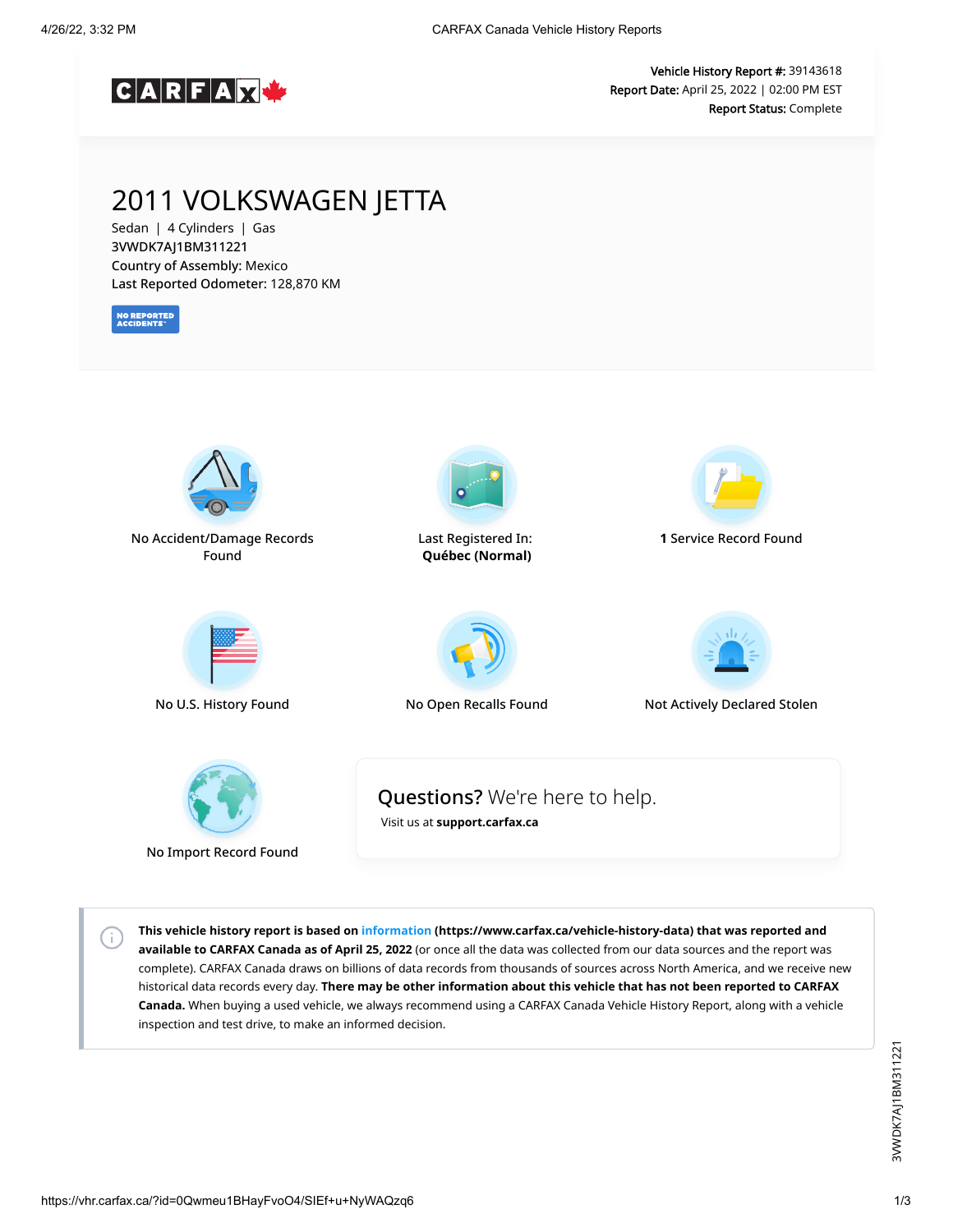# **Vehicle History Report**



There are no accidents/damage reported on this vehicle.

#### Registration

This vehicle has been registered in the province of **Québec** in **Canada** with **Normal** branding.

**We checked for:** Inspection Required, Normal, Non-repairable, Rebuilt, Salvage and Stolen.

### Service Records

| <b>DATE</b> | <b>ODOMETER</b> | <b>SOURCE</b>                                 | <b>DETAILS</b>   |
|-------------|-----------------|-----------------------------------------------|------------------|
| 2020 Mar 11 | 128,870 KM      | Duval Volkswagen<br>Longueuil, Québec, Canada | Vehicle serviced |

<span id="page-1-0"></span>

 No safety recall information available as of the date/time that this report was generated. For additional safety recall information and nonsafety related recall campaigns, please contact VOLKSWAGEN or visit **[Volkswagen's website.](http://www.vw.ca/en/owners/about_your_volkswagen/vin_recall.html)**

### <span id="page-1-1"></span>Stolen Vehicle Check

 $\bullet$  This vehicle is not actively declared stolen.

# Detailed History

| <b>DATE</b> | <b>ODOMETER</b> | <b>SOURCE</b>                         | <b>RECORD TYPE</b> | <b>DETAILS</b>                                                                |
|-------------|-----------------|---------------------------------------|--------------------|-------------------------------------------------------------------------------|
| 2010 Oct 8  |                 | Motor Vehicle Dept.<br>Québec, Canada | Canadian Renewal   | Registration Issued or Renewed<br>First Owner Reported<br>Previous Use: Lease |
| 2013 Apr 3  |                 | Motor Vehicle Dept.<br>Québec, Canada | Canadian Renewal   | Registration Issued or Renewed<br>New Owner reported<br>Previous Use: Lease   |